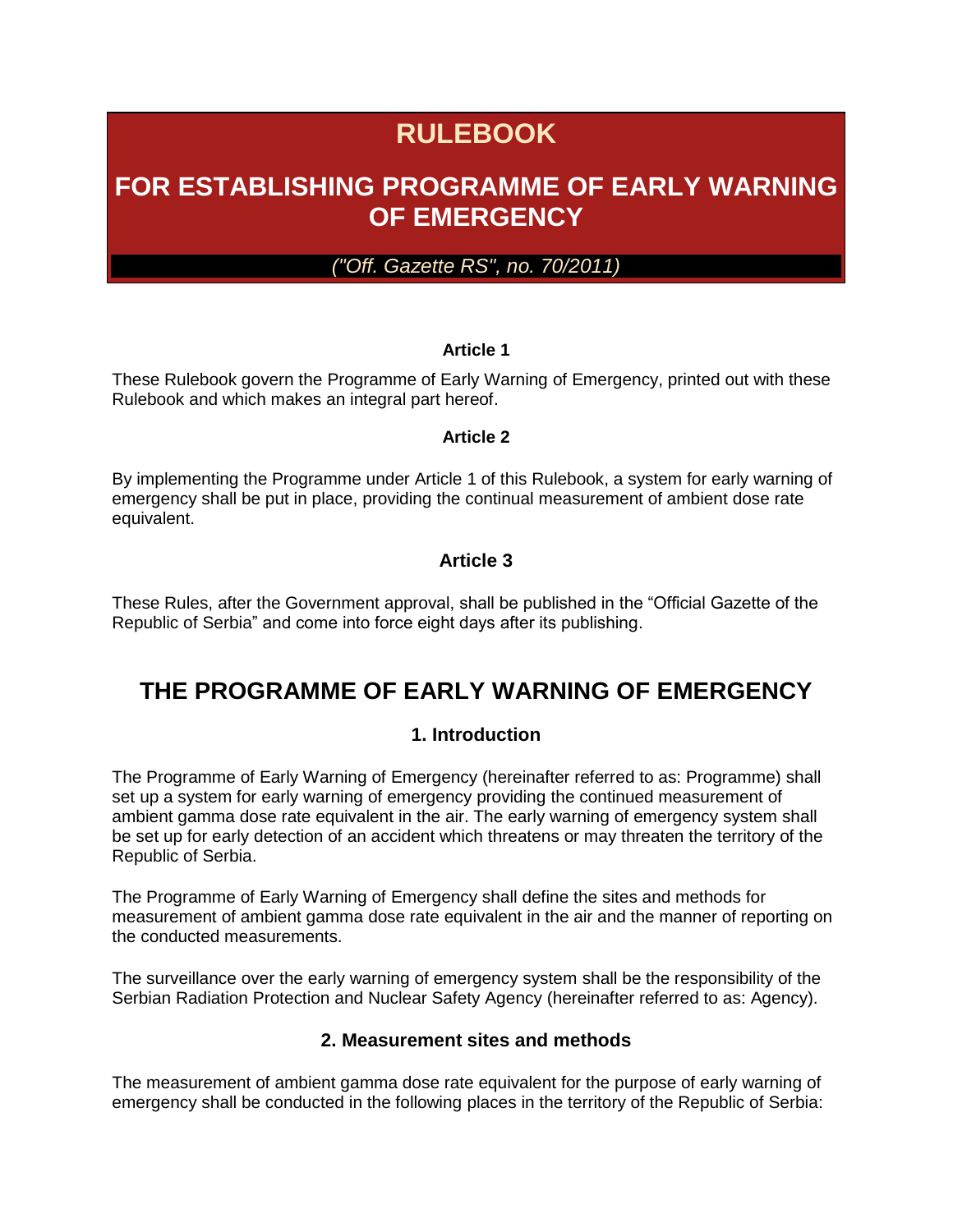Beograd, Kladovo, Beograd - Vinča, Palić, Novi Sad, Zlatibor, Niš, Vranje and Kosovska **Mitrovica** 

The system for early warning of radiological emergency may be extended if necessary.

Ambient gamma dose rate equivalent shall be measured daily, throughout 24 h a day, at the height of 1 m above uncultivated grassy area.

The measurement devices shall meet the required metrological conditions.

The system for early warning of emergency shall contain as follows:

1) Instruments for continual measurement of ambient dose rate equivalent ranging from 50 nSv/h to 0.1 Sv/h, which shall be capable of sending data in real time and shall own an internal memory storage which may store measurement data for 5 days;

2) Data transfer equipment from the measuring point to the data collection centre;

3) Central computer for data collection;

4) Alarm system.

The central computer for data collection shall be located within the Agency.

#### **3. Reporting**

The measurement results of ambient dose gamma rate equivalent in the air shall be recorded every 30 minutes. Every 30 minutes, the centralized computer takes over data from all measuring stations and enters them into the database. The unit used in the early warning of emergency system for ambient dose rate equivalent is nSv/h.

The daily report contains measured half-hourly values of ambient dose rate equivalent, minimum daily value, maximum daily value and average daily value of ambient dose rate equivalent.

The monthly report contains measured minimum and maximum daily values and mean daily value, measured minimum and maximum mean value of ambient gama dose rate equivalent in the air.

The annual report contains the coordinates and brief description of measurement sites, basic characteristics of measurement devices of the early warning of emergency system, tables and graphs with minimum and maximum measured monthly values and of mean monthly value of ambient gamma dose rate equivalent in the air and the comment on the measurement results.

The daily and monthly reports shall be retained in electronic form, and the annual report shall be retained in electronic form and hard copy.